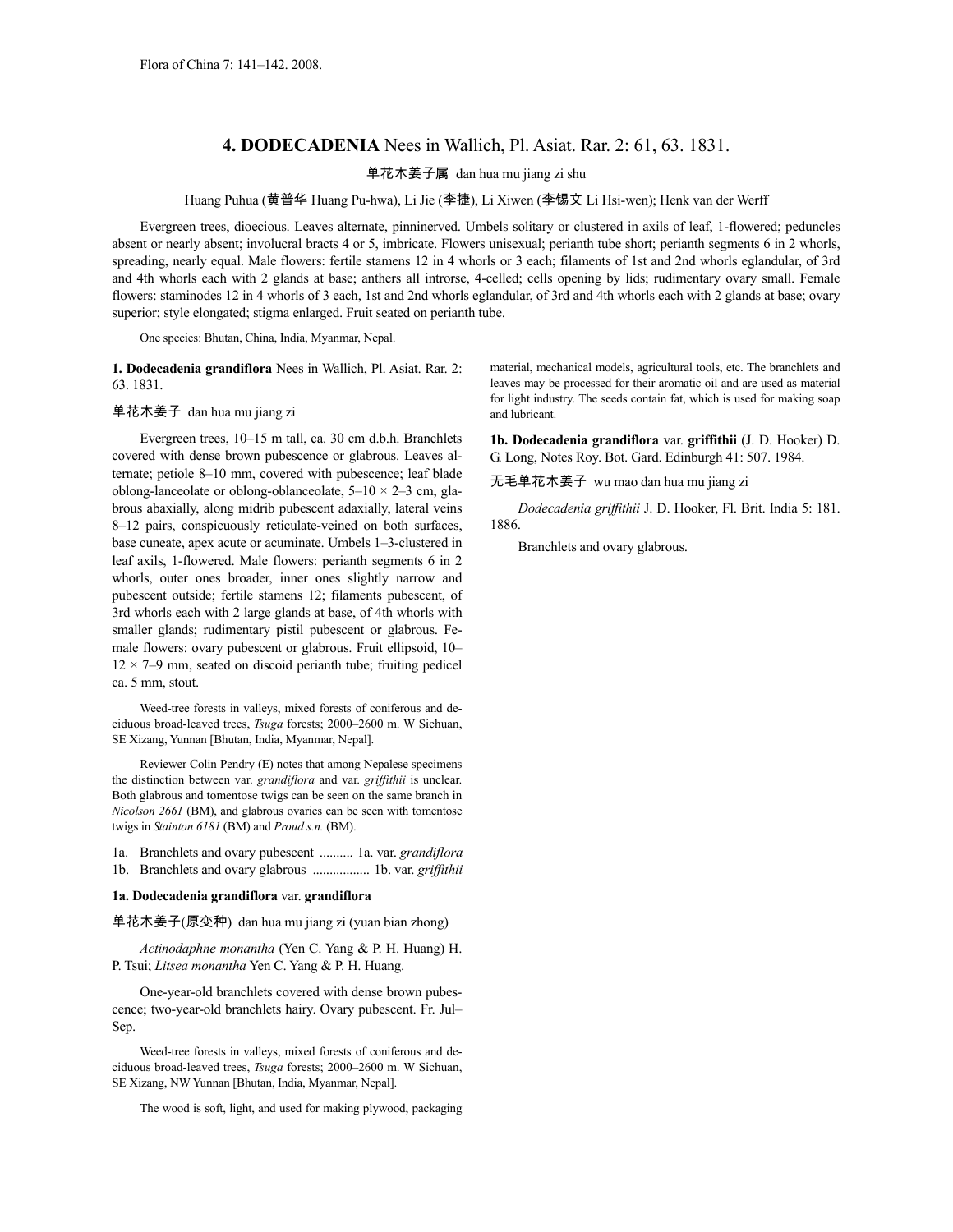Flora of China 7: 141–142. 2008.

Weed-tree forests in valleys, mixed forests of coniferous and deciduous broad-leaved trees, *Tsuga* forests; 2000–2600 m. Yunnan [Bhutan, India].